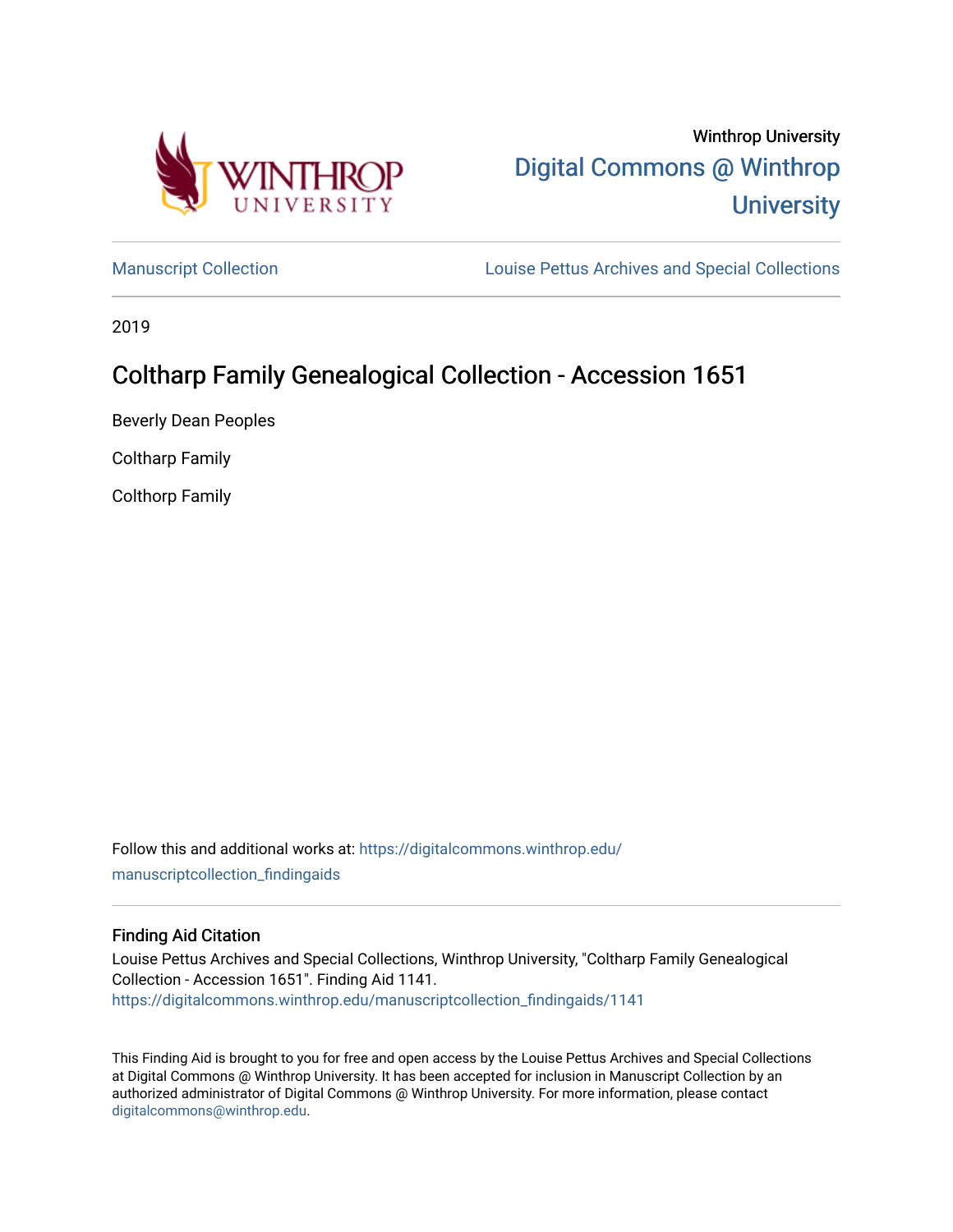#### **WINTHROP UNIVERSITY LOUISE PETTUS ARCHIVES & SPECIAL COLLECTIONS**

## **MANUSCRIPT COLLECTION**

## **ACCESSION 1651**

## **COLTHARP FAMILY GENEALOGICAL COLLECTION**

1998-2004, nd

1 Boxes, 8 Folders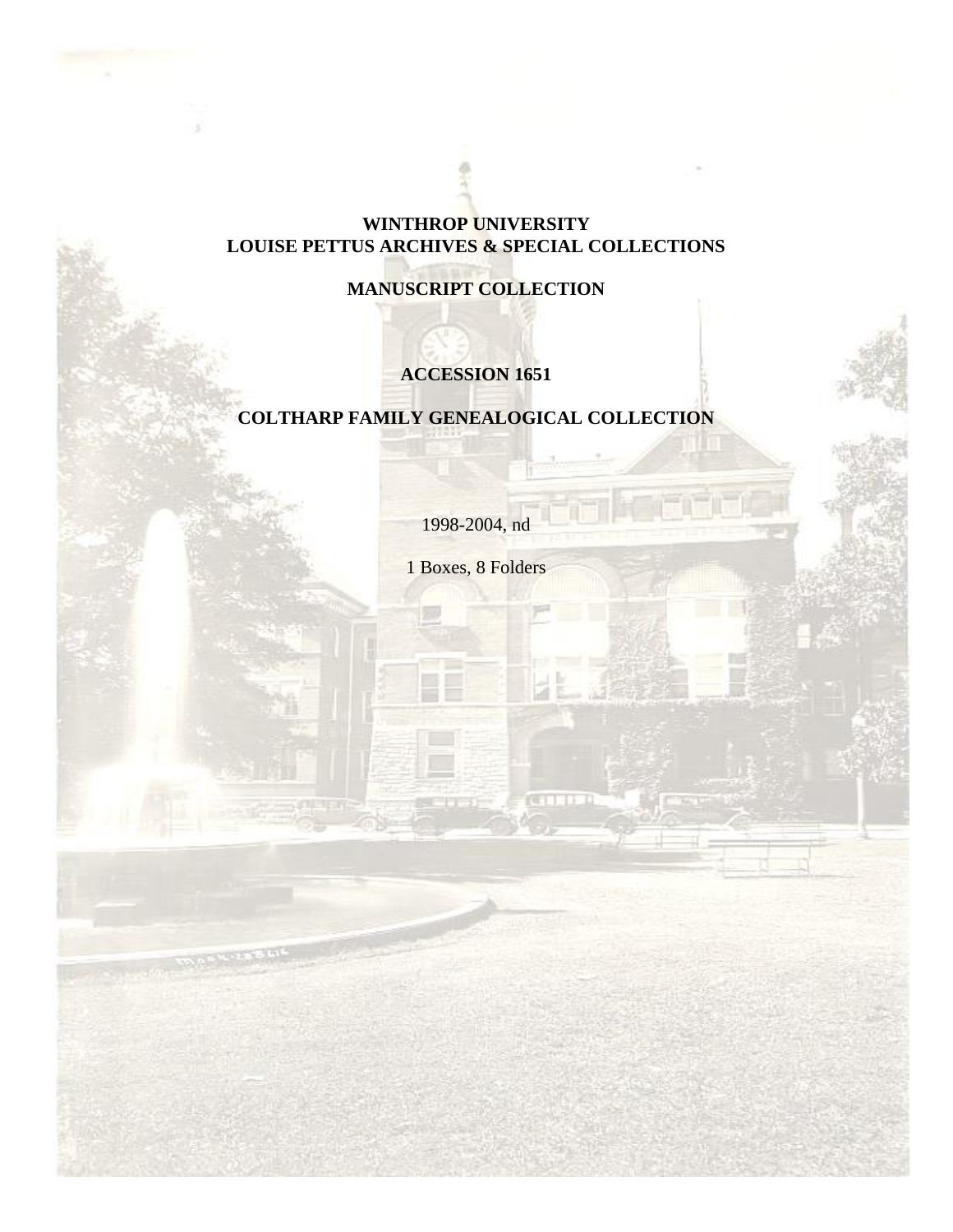#### **WINTHROP UNIVERSITY LOUISE PETTUS ARCHIVES & SPECIAL COLLECTIONS**

#### **MANUSCRIPT COLLECTION**

ADDITIONS: \_\_\_\_\_, \_\_\_\_, \_\_\_\_\_\_ DATE: \_<u>August 30, 2019</u>

ACC. NO.: 1651\_<br>PROCESSED BY: Andrew Johnston NO. OF SECTIONS: \_2\_

#### **COLTHARP FAMILY GENEALOGICAL COLLECTION I**

The Coltharp Family Genealogical Collection was given to the Louise Pettus Special Collection and Archives on April 8, 2019 by Beverly Dean Peoples.

> Linear feet of shelf space occupied: .25 Approximate number of pieces: 500

Restrictions: Open to researchers under the rules and regulations of the Louise Pettus Archives & Special Collections at Winthrop University.

Literary Rights: For information concerning literary rights please contact the Louise Pettus Archives & Special Collections at Winthrop University.

Scope and Content Note: **The Coltharp Family Genealogical Collection consists of research conducted by Beverley Dean Peoples primarily on the Coltharp/Colthrop Family through the Henry Coltharp (1753- 1835) line and John Campbell Coltharp (1825-1902) lines. The records consists of photocopies and typescript of deeds, marriage records, wills, newspaper articles and obituaries, letters, genealogical publications, and photographs. Also included are printouts from online genealogical material and email correspondence with other genealogists and family members concerning her research. Most of the research deals directly with the Coltharp Family, however there is some records related to a few allied families including: Bailey; Billue; Epps; Faris; Merritt; Potts; Wagner; Wilson;**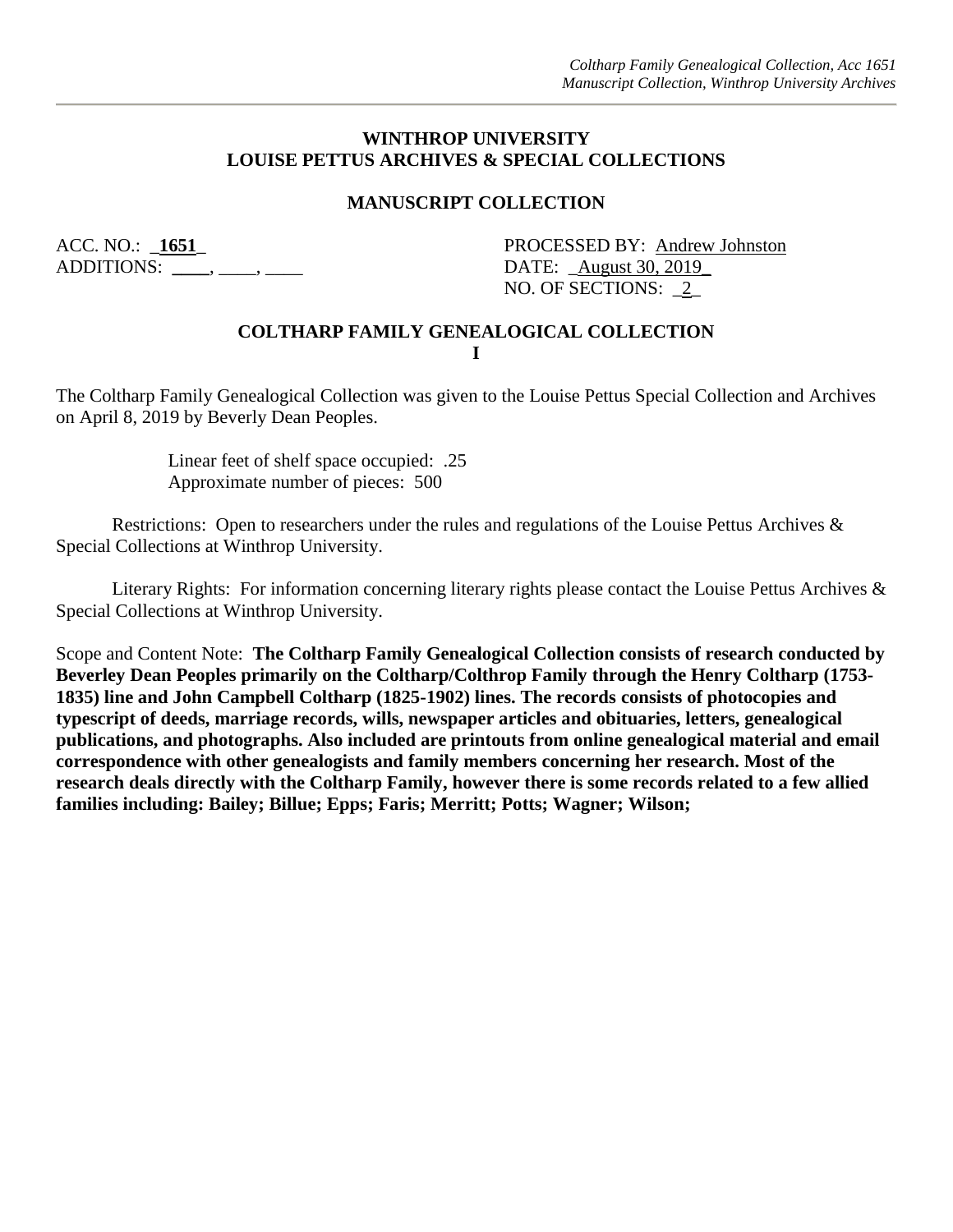## **II**

## **DESCRIPTION OF SERIES**

|              | <b>Box(es)</b> Folder(s) |         | <b>Series</b>                                                                                                                                                                                                                                                                                                                                                                                                                                                                                                                                                                                                                                                                                                                                                                                                                                                                                           | $Year(s)$      |
|--------------|--------------------------|---------|---------------------------------------------------------------------------------------------------------------------------------------------------------------------------------------------------------------------------------------------------------------------------------------------------------------------------------------------------------------------------------------------------------------------------------------------------------------------------------------------------------------------------------------------------------------------------------------------------------------------------------------------------------------------------------------------------------------------------------------------------------------------------------------------------------------------------------------------------------------------------------------------------------|----------------|
| $\mathbf{1}$ | $\mathbf{1}$             |         | <b>LINEAGE CHARTS</b><br>This series consists of lineage charts and narratives related to the<br>Coltharp/Colthrop Family mostly through the Henry Coltharp (1753-<br>1835) line and John Campbell Coltharp (1825-1902) line in York<br>District, SC. The material covers the family from 1749-2002. A few of<br>the allied families include: Bailey; Billue; Epps; Faris; Merritt; Potts;<br>Wagner; Wilson;                                                                                                                                                                                                                                                                                                                                                                                                                                                                                           | 2003, nd       |
| $\mathbf{1}$ | $\overline{2}$           |         | <b>LINEAGE CHARTS: ROOTSWEB</b><br>This series consists of lineage charts printed from records on<br>RootsWeb.com. These lineage charts cover the "Calthorpe/Coltharp"<br>Family in America" from James Calthorpe (1558-1615) when the<br>family was in England through 1970 in York County, SC.                                                                                                                                                                                                                                                                                                                                                                                                                                                                                                                                                                                                        | 2001           |
| $\mathbf{1}$ | 3                        |         | WILLS, DEEDS, AND MARRIAGE RECORDS<br>This series consists of photocopies of original wills of John Caltharp<br>(1783) and William Cranford 1843 and two pieces of correspondence,<br>one from H. H. Coltharp (July 22, 1830) and a second letter dated<br>September 26, 1853 from illegible. Also included in this series are<br>photocopies of typed marriage bonds, York County land records and<br>taxpayer records related to the Coltharp Family.                                                                                                                                                                                                                                                                                                                                                                                                                                                 | 2003, 2004, nd |
| $\mathbf{1}$ | $\overline{4}$           |         | <b>CIVIL WAR RECORDS</b><br>This series consists of records related to the Coltharps that fought in<br>the American Civil War. The records consists of photocopies and<br>typescript copies of correspondence (1863, 1864) from J. H. Coltharp<br>who was a private in Company B., $6th$ South Carolina Infantry in the<br>Confederate Army. There is also a photocopy and typescript copy of a<br>letter (March 1, 1864) from James A. Houge of Company E, $17th$<br>Regiment SC volunteers announcing to Mrs. Malinda Colthorp that her<br>son, Brantley Coltharp died at Manassas Junction in August 1863.<br>Also included in this series are a couple photocopies of records from<br>the South Carolina Department of Archives and History related to J. H.<br>Colthorpe's service and J. J. Coltharp's service in Company B., 6 <sup>th</sup><br>South Carolina Infantry in the Confederate Army. | 2001, 2004, nd |
| $\mathbf{1}$ | 5                        | family. | <b>GENERAL FAMILY PUBLICATIONS</b><br>This series consist of printouts and copies of printed and online<br>publications having material relevant to Coltharp Family used by<br>Beverly Dean Peoples in her research on compiling a genealogy of the                                                                                                                                                                                                                                                                                                                                                                                                                                                                                                                                                                                                                                                     | $2000$ , nd    |